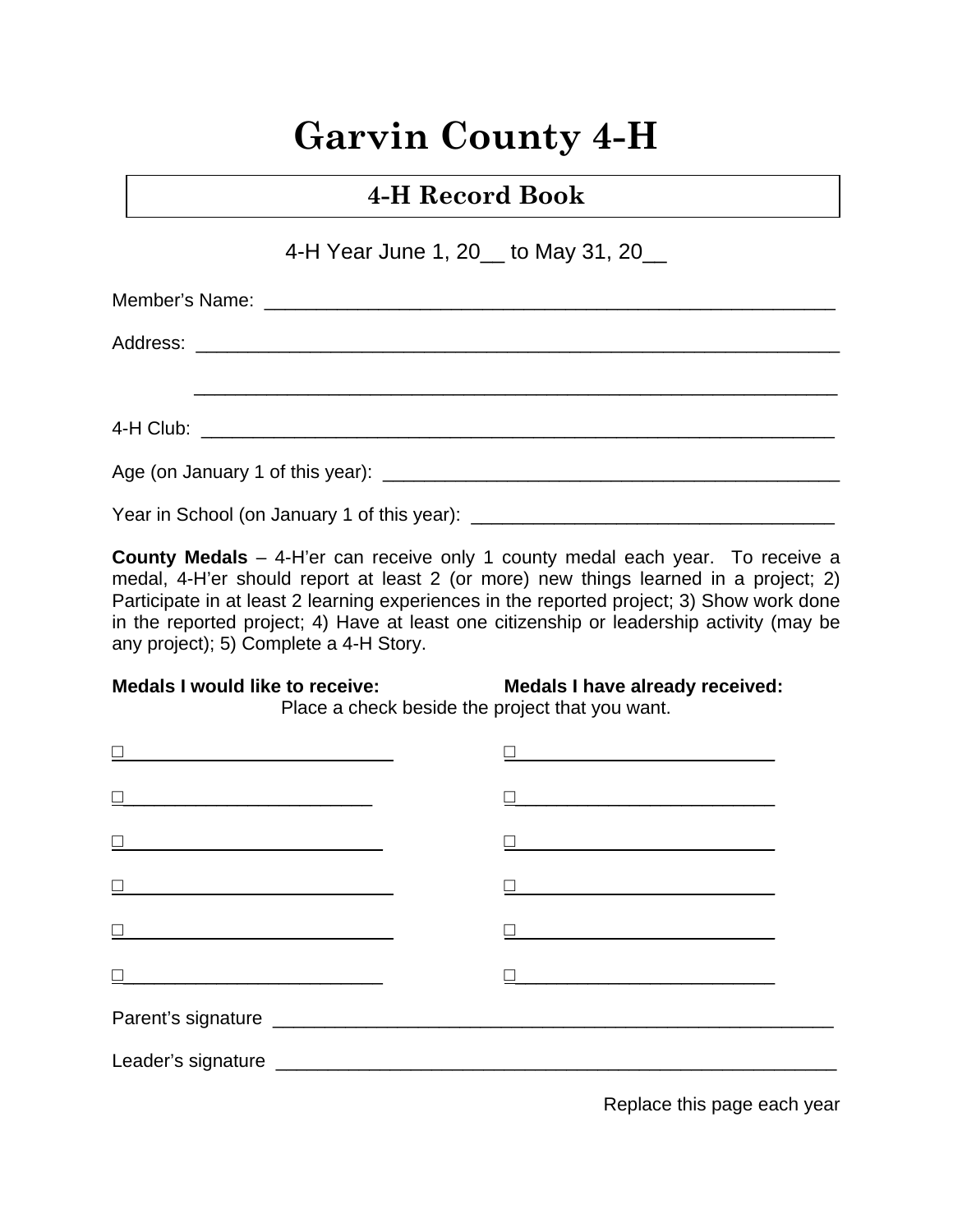#### 4-H Story

#### Year - $\_\_$

Tell us about what you did in 4-H this year. Include the following points in your story. Tell a little bit about yourself, how 4-H helped you learn things about your projects, things you tried that worked, and things that didn't work, any funny or frustrating things that happened and what you want to try next.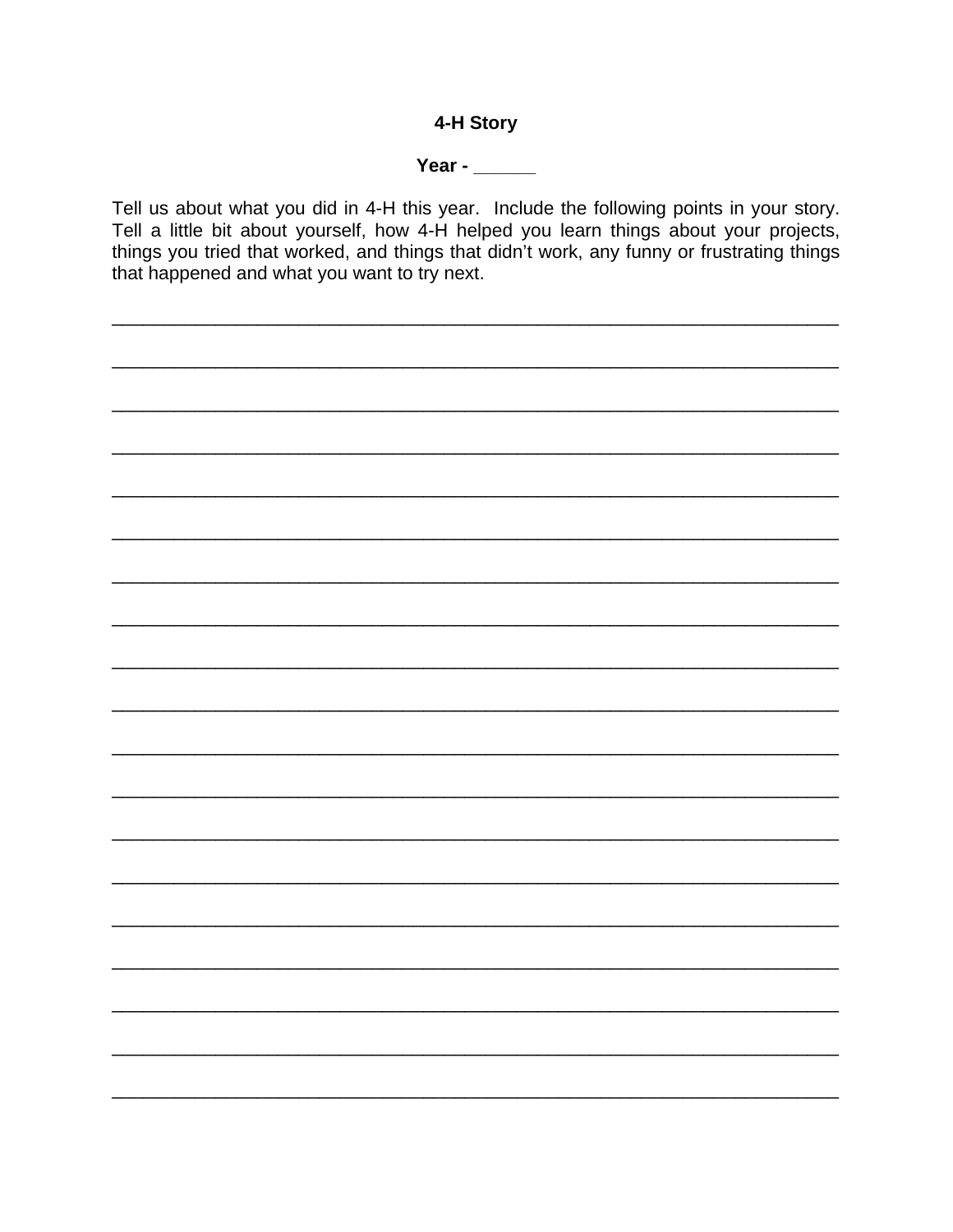| Story / Continued |  |
|-------------------|--|
|                   |  |
|                   |  |
|                   |  |
|                   |  |
|                   |  |
|                   |  |
|                   |  |
|                   |  |
|                   |  |
|                   |  |
|                   |  |
|                   |  |
|                   |  |
|                   |  |
|                   |  |
|                   |  |
|                   |  |
|                   |  |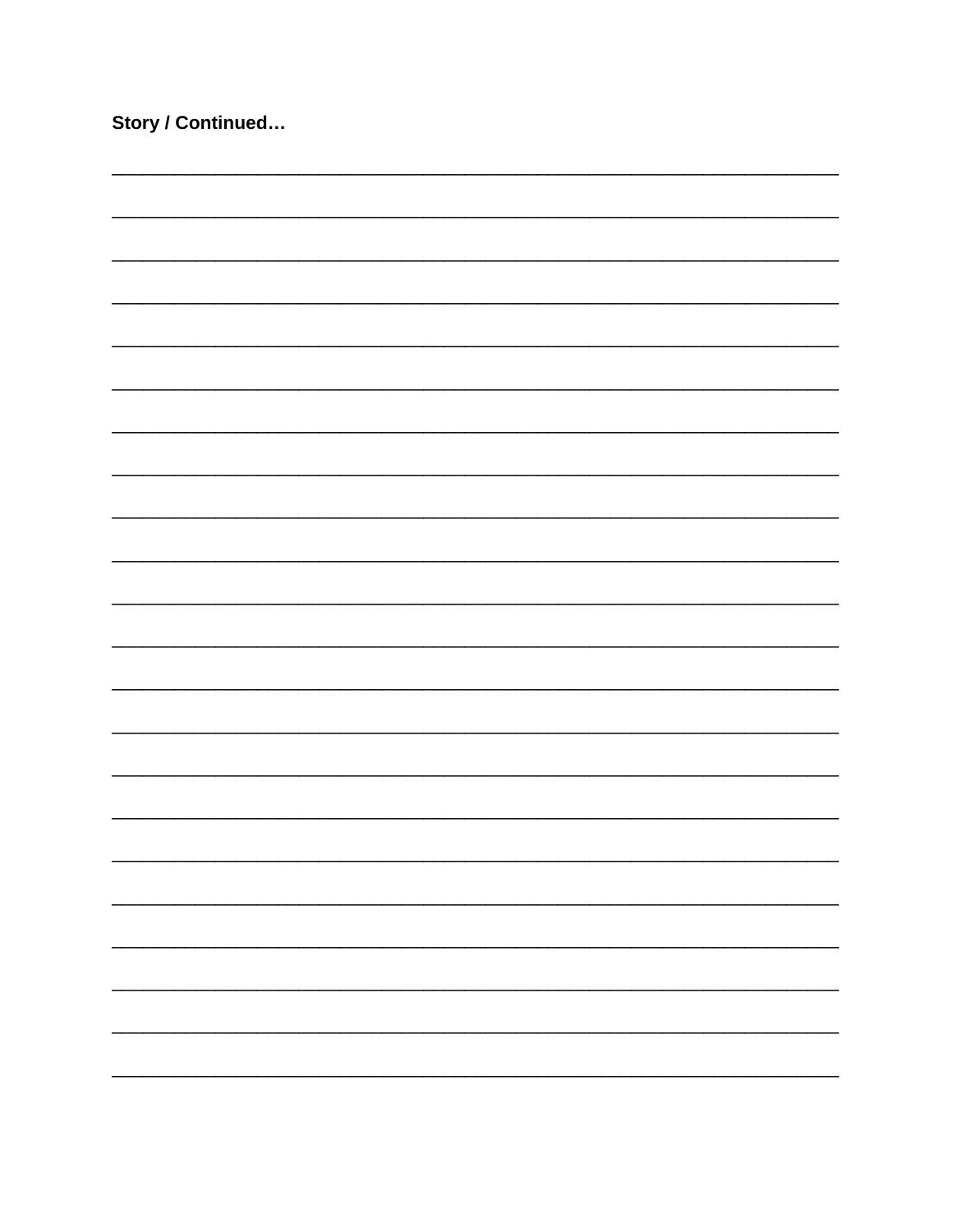#### **Project Work Completed The Completed Complete Algebra 2012 12: 2013 12: 2014 12: 2014 12: 2014 12: 2014 12: 2016 12: 2016 12: 2016 12: 2016 12: 2016 12: 2016 12: 2016 12: 2016 12: 2016 12: 2016 12: 2016 12: 2016 12: 2016**

List work you have done, such as number of animals, articles made, time spent, work completed, etc…include speeches and demonstrations given, workshops attended, tours and field trips attended, judging workshops attended, literature read, exhibits prepared, newspaper articles written, etc… Under project listed, indicate whether local, county, district, state or National (L, C, D, S, N).

| Project | <b>Project Work/Activity</b> | Level |
|---------|------------------------------|-------|
|         |                              |       |
|         |                              |       |
|         |                              |       |
|         |                              |       |
|         |                              |       |
|         |                              |       |
|         |                              |       |
|         |                              |       |
|         |                              |       |
|         |                              |       |
|         |                              |       |
|         |                              |       |
|         |                              |       |
|         |                              |       |
|         |                              |       |
|         |                              |       |
|         |                              |       |
|         |                              |       |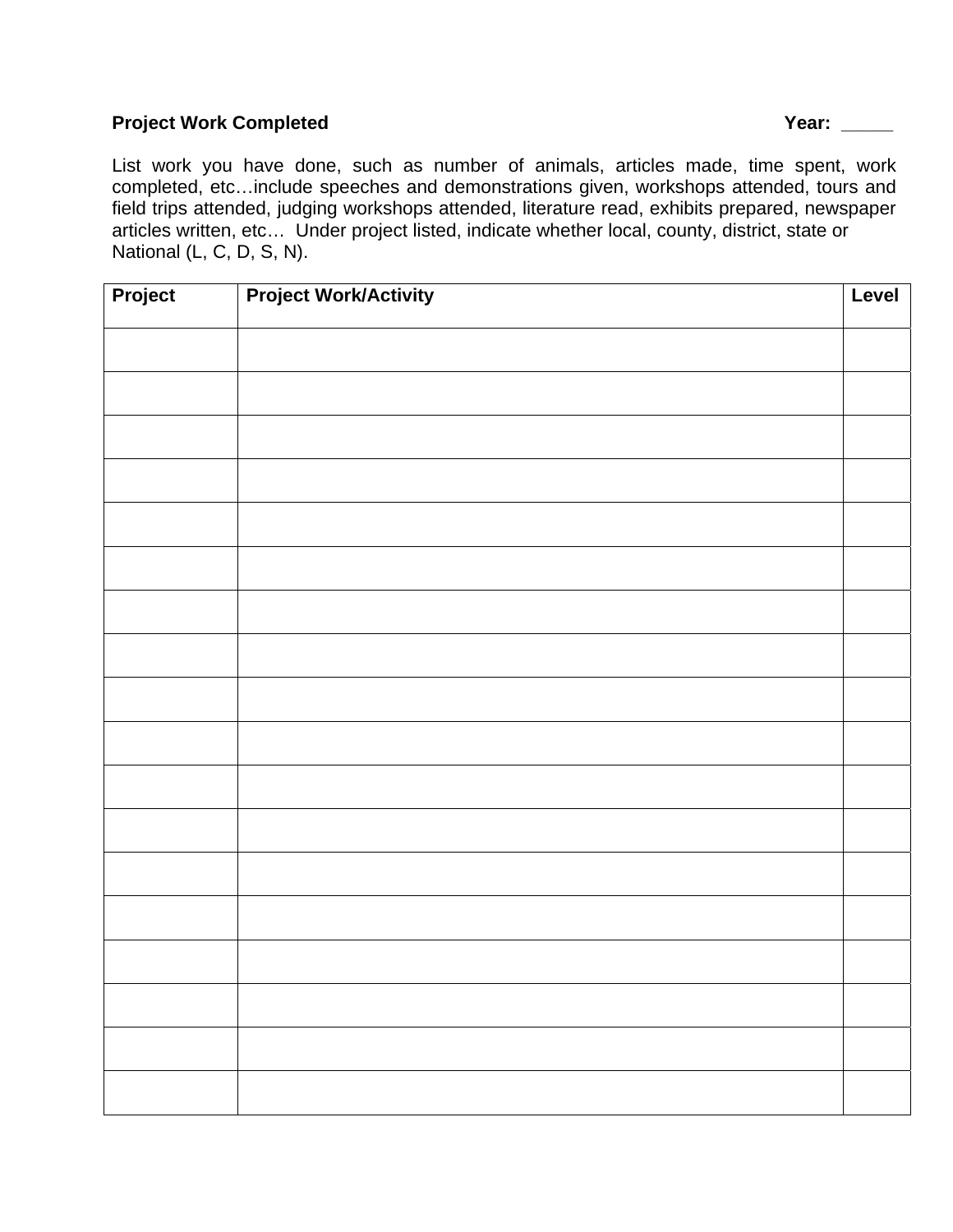# What have you learned? **What have you learned?** All the state of the state of the state of the state of the state of the state of the state of the state of the state of the state of the state of the state of the state of t

What have you learned as a result of participating in project work? Also, list skills you acquired relating to the project.

| Project | What was learned |
|---------|------------------|
|         |                  |
|         |                  |
|         |                  |
|         |                  |
|         |                  |
|         |                  |
|         |                  |
|         |                  |
|         |                  |
|         |                  |
|         |                  |
|         |                  |
|         |                  |
|         |                  |
|         |                  |
|         |                  |
|         |                  |
|         |                  |
|         |                  |
|         |                  |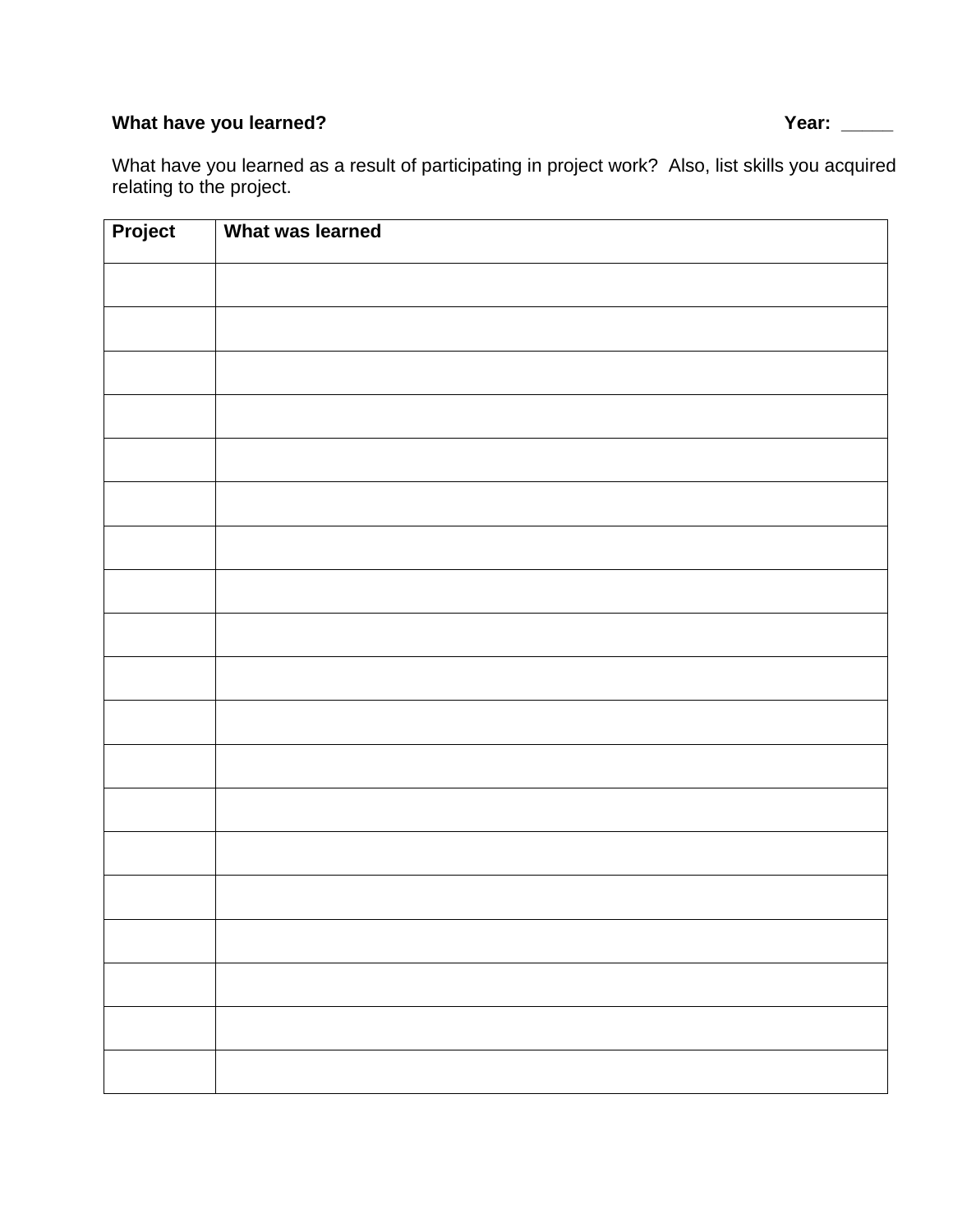#### **Leadership Year: \_\_\_\_\_**

What leadership activities have you been involved in? May include helping others on a one-toone basis, or as a group; planning or organizing an activity, holding an office, serving on a committee, etc…… Under project listed, indicate whether local, county, district, state or National (L, C, D, S, N).

| Project | <b>Activity</b> | <b>Number</b><br><b>Reached</b> | Level |
|---------|-----------------|---------------------------------|-------|
|         |                 |                                 |       |
|         |                 |                                 |       |
|         |                 |                                 |       |
|         |                 |                                 |       |
|         |                 |                                 |       |
|         |                 |                                 |       |
|         |                 |                                 |       |
|         |                 |                                 |       |
|         |                 |                                 |       |
|         |                 |                                 |       |
|         |                 |                                 |       |
|         |                 |                                 |       |
|         |                 |                                 |       |
|         |                 |                                 |       |
|         |                 |                                 |       |
|         |                 |                                 |       |
|         |                 |                                 |       |
|         |                 |                                 |       |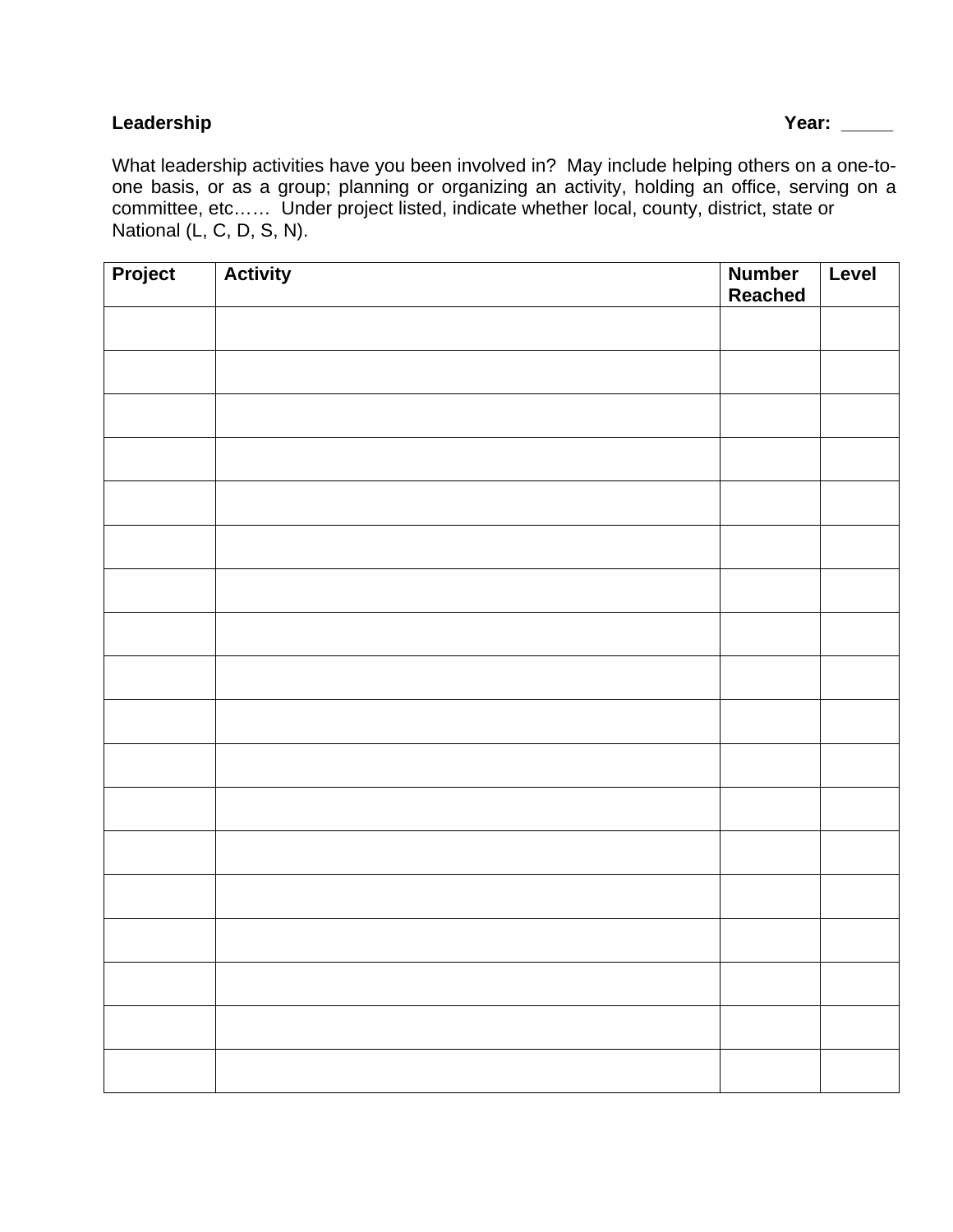#### **Citizenship Year: \_\_\_\_\_**

What citizenship/community service activities have you been involved in? May include activities that benefit an individual, or your community. May include activities that exhibit the qualities of a good citizen. Under project listed, indicate whether local, county, district, state or National (L,C, D, S, N).

| Project | <b>Activity</b> | No.<br>Helped | <b>Hours</b> | Level |
|---------|-----------------|---------------|--------------|-------|
|         |                 |               |              |       |
|         |                 |               |              |       |
|         |                 |               |              |       |
|         |                 |               |              |       |
|         |                 |               |              |       |
|         |                 |               |              |       |
|         |                 |               |              |       |
|         |                 |               |              |       |
|         |                 |               |              |       |
|         |                 |               |              |       |
|         |                 |               |              |       |
|         |                 |               |              |       |
|         |                 |               |              |       |
|         |                 |               |              |       |
|         |                 |               |              |       |
|         |                 |               |              |       |
|         |                 |               |              |       |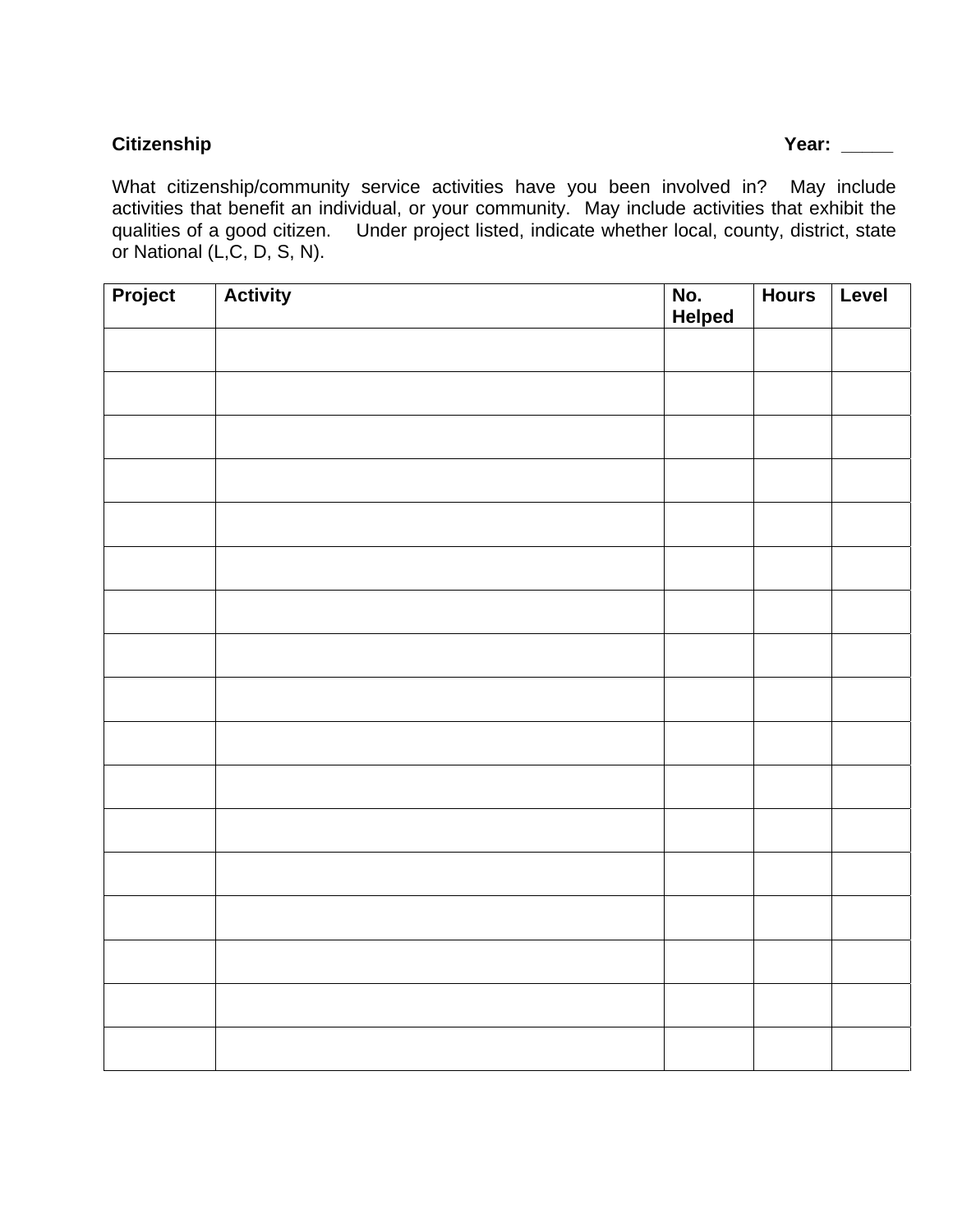# Awards Received in 4-H **Year:** 2008 No. 2014 Network 2014 Network 2014 Network 2014 Network 2014 2014 2014 2014

List awards such as ribbons, placing, trophies, etc…

| Project | <b>Project Work/Activity</b> |
|---------|------------------------------|
|         |                              |
|         |                              |
|         |                              |
|         |                              |
|         |                              |
|         |                              |
|         |                              |
|         |                              |
|         |                              |
|         |                              |
|         |                              |
|         |                              |
|         |                              |
|         |                              |
|         |                              |
|         |                              |
|         |                              |
|         |                              |
|         |                              |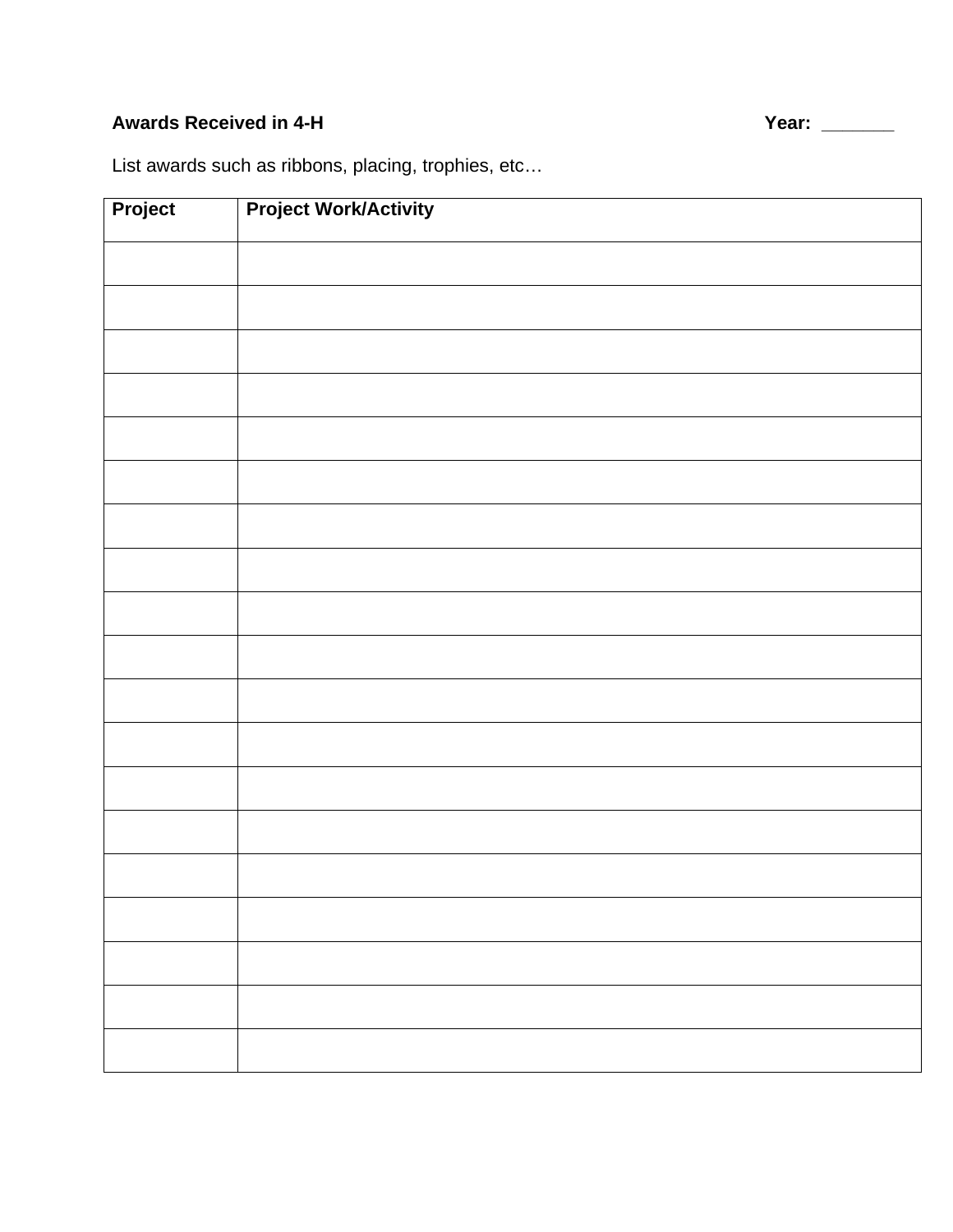# 4-H Activities Participated In **Activities Participated In** Activities Participated In

Such as County Fair, Pumpkin Fair, Mini-Roundup. Specify level such as local, county, district, state or National (L, C, D, S, N).

| Project | <b>Project Work/Activity</b> | Level |
|---------|------------------------------|-------|
|         |                              |       |
|         |                              |       |
|         |                              |       |
|         |                              |       |
|         |                              |       |
|         |                              |       |
|         |                              |       |
|         |                              |       |
|         |                              |       |
|         |                              |       |
|         |                              |       |
|         |                              |       |
|         |                              |       |
|         |                              |       |
|         |                              |       |
|         |                              |       |
|         |                              |       |
|         |                              |       |
|         |                              |       |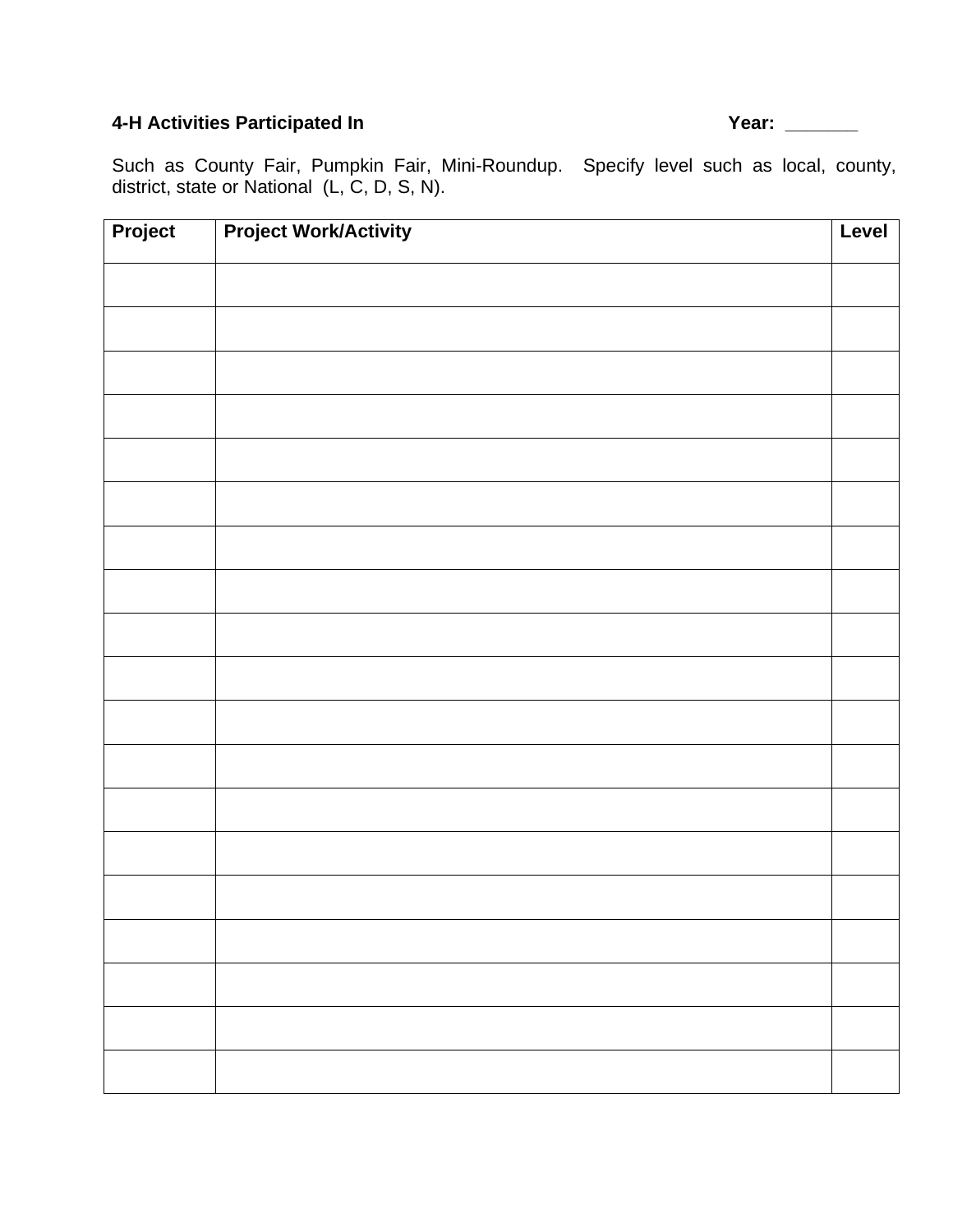|  | / Continued |  |
|--|-------------|--|
|  |             |  |

**Year:** \_\_\_\_\_

| Project | Activity/Experience/Award, etc | Level |
|---------|--------------------------------|-------|
|         |                                |       |
|         |                                |       |
|         |                                |       |
|         |                                |       |
|         |                                |       |
|         |                                |       |
|         |                                |       |
|         |                                |       |
|         |                                |       |
|         |                                |       |
|         |                                |       |
|         |                                |       |
|         |                                |       |
|         |                                |       |
|         |                                |       |
|         |                                |       |
|         |                                |       |
|         |                                |       |
|         |                                |       |
|         |                                |       |

**Use this page when title page is full – use as many as needed**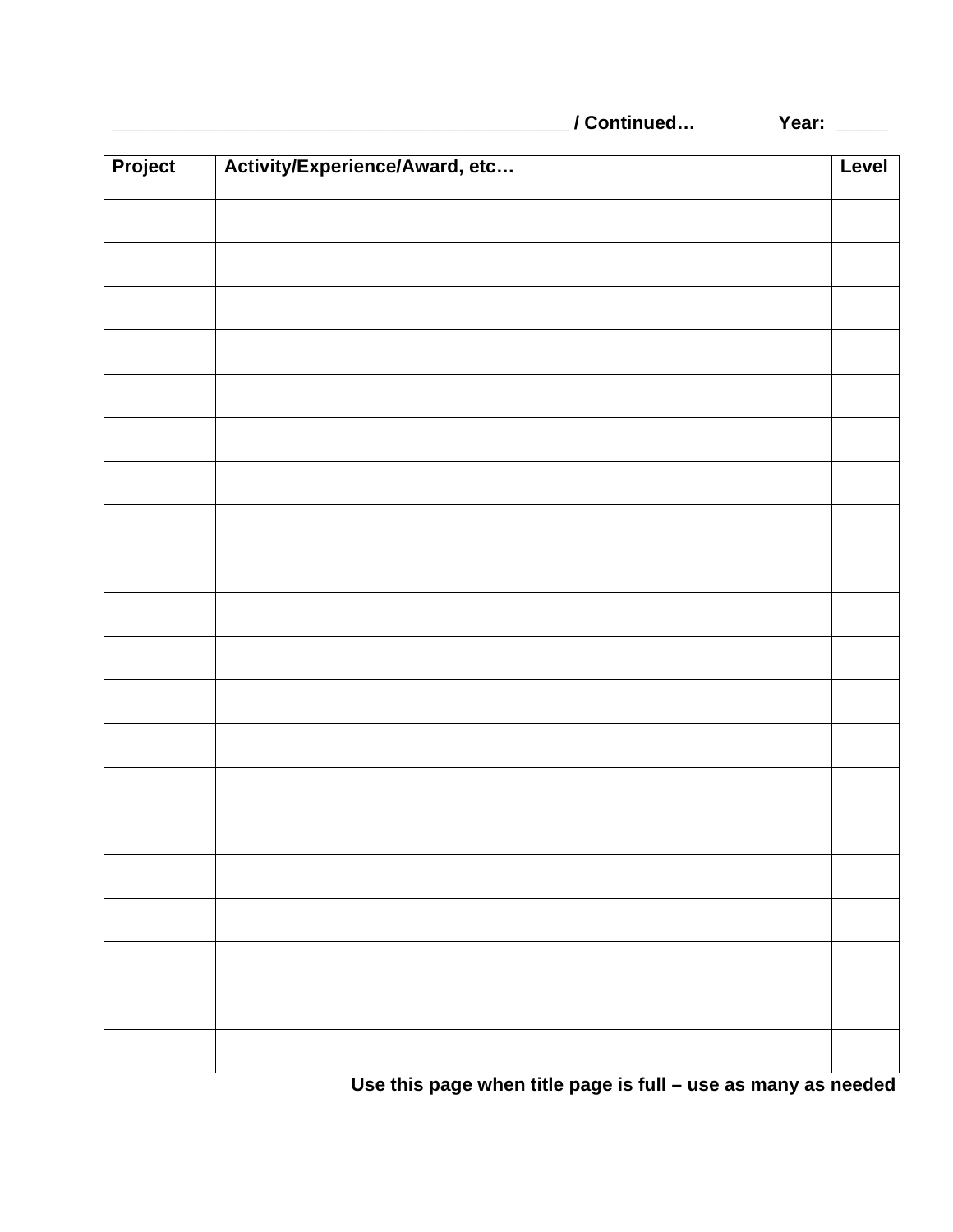# **Non-4-H Experiences in School, Church, Community Year:** \_\_\_\_\_

May include: School – sports, band, honor roll; Church – choir, youth group; Community – boy scouts, girl scouts, theatre, sports, etc…

| School, Church,<br>Community | <b>Experiences</b> |
|------------------------------|--------------------|
|                              |                    |
|                              |                    |
|                              |                    |
|                              |                    |
|                              |                    |
|                              |                    |
|                              |                    |
|                              |                    |
|                              |                    |
|                              |                    |
|                              |                    |
|                              |                    |
|                              |                    |
|                              |                    |
|                              |                    |
|                              |                    |
|                              |                    |
|                              |                    |
|                              |                    |
|                              |                    |
|                              |                    |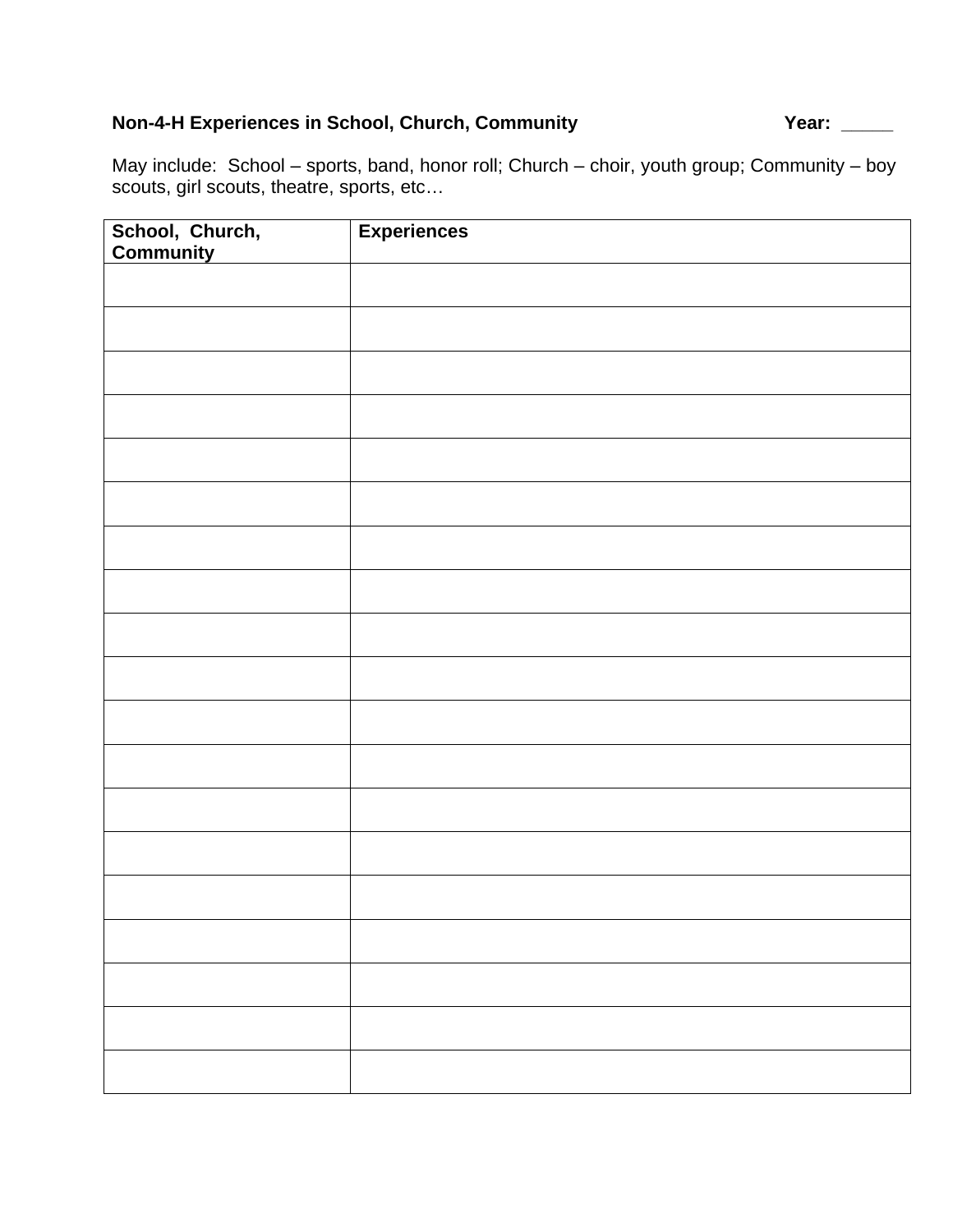## **Assembling Your 4-H Record Book**

A 4-H Record Book is a summary of your accomplishments in 4-H. The reporting year runs from June 1 through May 30 of the following year. Record books are due the first part of June. The exact date will be in the 4-H newsletter. This is not a scrapbook; do not include award ribbons, certificates, newspaper clippings, etc. **These record book pages are for use by 4-H'ers ages 9 through 13. Members who are 14 years old on January 1 of the current year must use the** *Oklahoma 4-H Report Form.*

Keep your record book in a folder or notebook. You will want to be able to add pages to your book as needed. It is recommended that the final copy be placed in a green cardboard folder entitled, "Member's Record", which is available for purchase at the County Extension Office. The record book pages should be handwritten in ink by the 4-H member (erasable ink pens are ideal for this). **Use one set of title pages in the book.** Use as many of the continuation pages as you need behind each title page to report what you have done. Do a new set of pages each year. Move the previous year's pages to the back of the book tabbed with the year.

The sections of your record book will include:

- 4-H Story
- Project Work Completed
- What Have You Learned?
- Leadership
- Citizenship
- Awards Received in 4-H
- 4-H Activities Participated In
- Non-4-H Experiences in School, Church, Community
- 4-H Photos Each year you may include one page of pictures for each project you report plus two pages of miscellaneous pictures. Pictures should be on only one side of the paper with no overlapping. Each picture should include a short caption. If you have reported in the photography project, you may include an additional 10 pages of pictures illustrating photography learning experiences.

# **Omit the instruction pages when assembling record book!**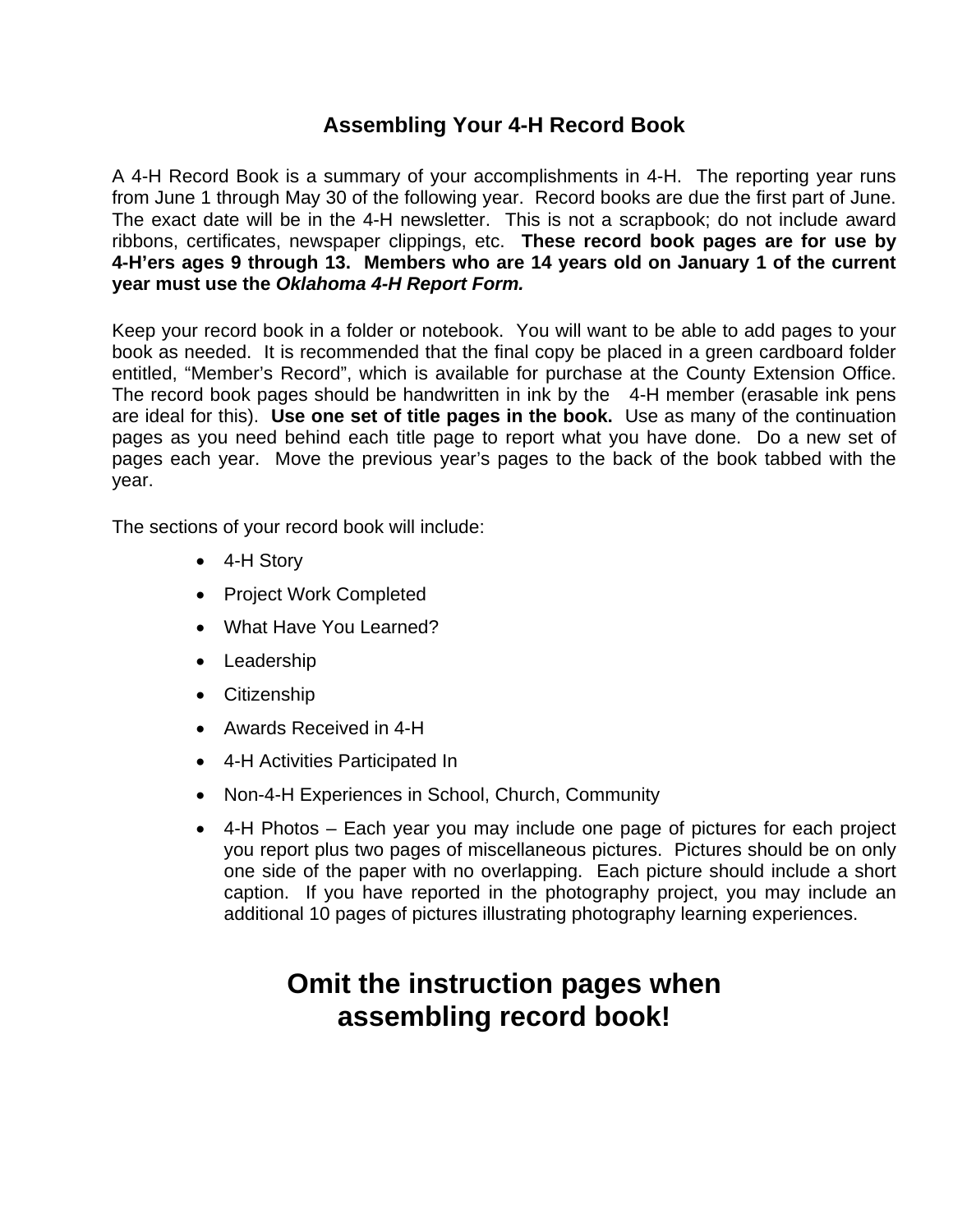# **Examples**

# **Project Work Completed Completed Completed Complete Reserve Algorithment Complete Algorithment Complete Algorithment Complete Algorithment Complete Algorithment Complete Algorithment Complete Algorithment Complete Algorit**

| <b>Project</b>   | <b>Project Work/Activity</b>                                        | Level |
|------------------|---------------------------------------------------------------------|-------|
| <b>Beef</b>      | Fed and watered Angus heifer daily                                  |       |
|                  | Cleaned pen daily                                                   |       |
|                  | Read beef project materials                                         |       |
|                  | Exhibited heifer: County Fair, placed 2nd                           | C     |
|                  | Tulsa State Fair, placed 6th                                        | S     |
|                  | Local Show, 1 <sup>st</sup> and breed champ                         |       |
|                  | Observed veterinarian giving blackleg vaccine and                   |       |
|                  | Dewormer                                                            |       |
|                  |                                                                     |       |
| Food & Nutrition | Prepared after-school snacks – 14 times                             |       |
|                  | Fixed hamburgers for family $-5$ times                              |       |
|                  | Presented demonstration on beef snacks at local club and            | L, C  |
|                  | county contest, 39 people in attendance                             |       |
|                  | Helped grandmother make plum jelly                                  |       |
|                  | Entered jelly in the County Fair, placed 3rd                        | C     |
|                  |                                                                     |       |
| Forestry         | Collected and pressed leaves                                        |       |
|                  | Prepared Forestry exhibit for County Fair, placed 1 <sup>st</sup> ; | C, S  |
|                  | entered in State Fair, placed 9th                                   |       |
|                  | Led workshop on leaf rubbings for local club, 12 attended           |       |

## **What Have You Learned? Year: 2004-05**

| <b>Project</b>   | What was learned?                                           |
|------------------|-------------------------------------------------------------|
| <b>Beef</b>      | To identify these breeds of cattle: Angus, Shorthorn        |
|                  | How much to feed my heifer; to provide fresh water daily    |
|                  | To wash and dry my heifer; to use the show stick            |
|                  |                                                             |
| Food & Nutrition | How to measure dry and liquid ingredients                   |
|                  | To safely use the microwave                                 |
|                  | How to get juice from the plums; to correctly fill the jars |
|                  |                                                             |
| Forestry         | To identify different types of leaves                       |
|                  | How to press the leaves for an exhibit                      |
|                  |                                                             |
|                  |                                                             |